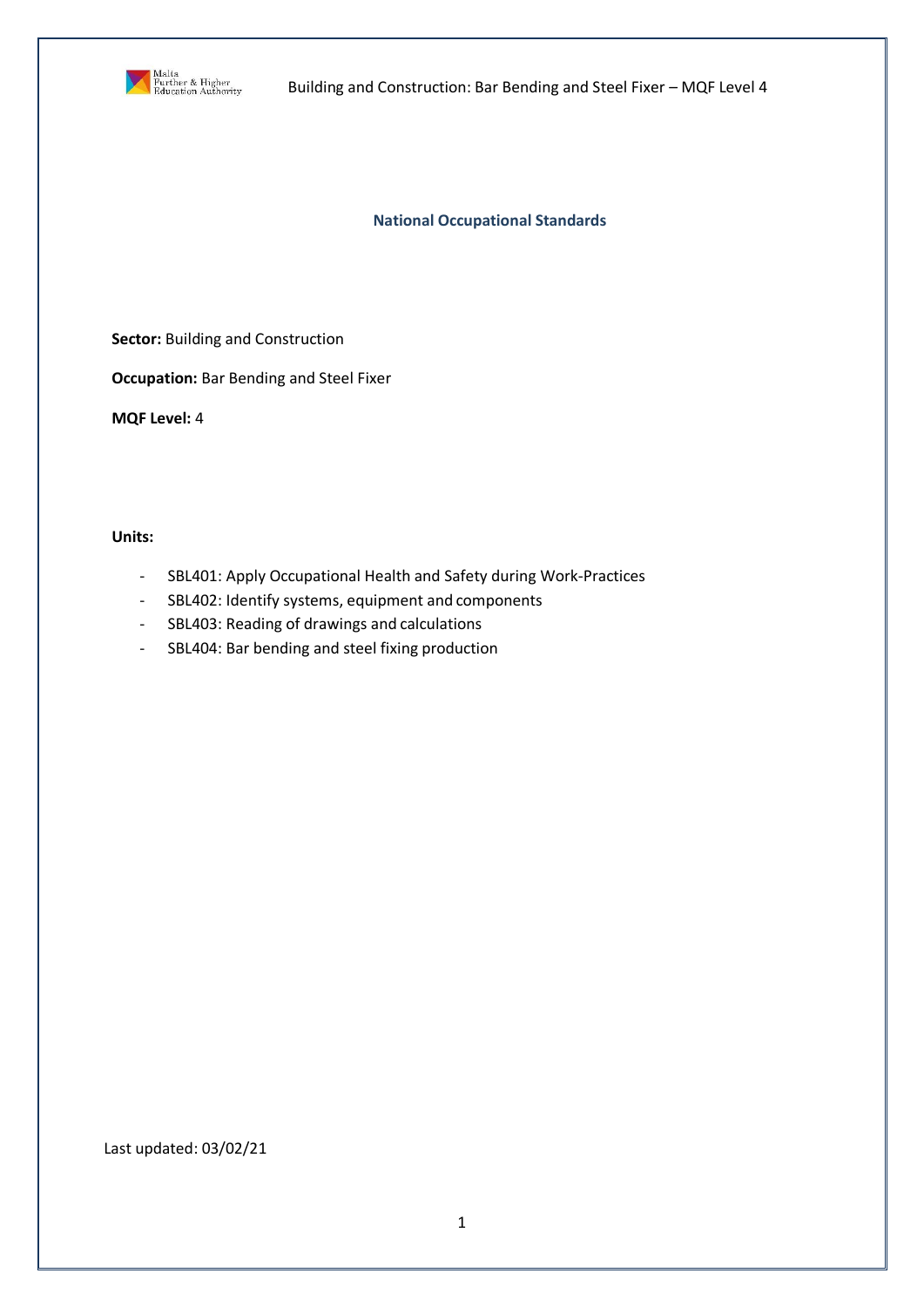

### **SBL401: Apply Occupational Health and Safety during Work-Practices**

This unit is about being able to use safe procedures and safe work practices. The persons carrying out this work must possess the necessary knowledge and skills to ensure that their actions do not create health and safety risks to themselves and others, identify risks and hazards associated within the working environment, tools and equipment and materials and substancesused.

# **Performance Criteria**

The candidate must have the necessary knowledge and skills to supervise and ensure that:

- 1. Safe working practices to prevent hazards and to ensure the safety of oneself, workers and members of the public are carried out.
- 2. Safe working practices when using appropriate equipment and materials to prevent damages to work areas and injuries to oneself and 3<sup>rd</sup> parties are carried out.
- 3. Safe erection uses and dismantling of simple access platforms less than 2m high are carried out.
- 4. Safety barriers around a work environment hazard to protect colleagues and members of the public are set up.
- 5. Protective clothing and safety equipment according to specifications issued by manufacturers and know the whereabouts of first-aid equipment are used.
- 6. Materials hazardous to health in a safe manner are used, handled andstored.
- 7. Risk assessment to cover the job assigned and the working area are carried out.
- 8. Temporary or fixed electrical switch gear are located and switched off, with systems isolating valves as instructed in the health and safety procedures.
- 9. Health and safety precautions being applied on day-to-day bases are being supervised.

# **Required Knowledge**

The Level 4 Bar Bending and Steel Fixer must know, demonstrate and explain:

- 1. The roles and responsibilities of themselves and others under the Health and SafetyAct.
- 2. The health and safety risks associated with their role which includes tools, materials and equipment used and working practices and procedures.
- 3. The potential hazardous material commonly found at the workplace.
- 4. The procedures for dealing with potential hazardous material in the place ofwork.
- 5. The health concerns associated with the workplace and safe practices when carrying out work.
- 6. The hazards and potential hazards at the place of work (such as electricity, slippery and uneven surfaces, dust and fumes, handling and transporting, contaminants and irritants, fire, heights, improper use of tools and equipment).
- 7. The importance of being alert to the presence of hazards in the place ofwork.
- 8. The responsible persons to whom to report health and safety matters or any other occurring hazards.
- 9. The emergency procedures in the place of work.
- 10. The first aid facilities that exist within the work area.
- 11. The best way to make use of barricades, industrial hurdles, and warning signs to make areas clearly marked out of bounds.
- 12. The safety procedures when using scaffold platforms. (not erecting and dismantling scaffold platforms).
- 13. The necessary safety precautions including the use of protective clothing and equipment for a range of applications.
- 14. The methods used for protecting customers' property.
- 15. When it is required to isolate domestic water services from the main watersupply.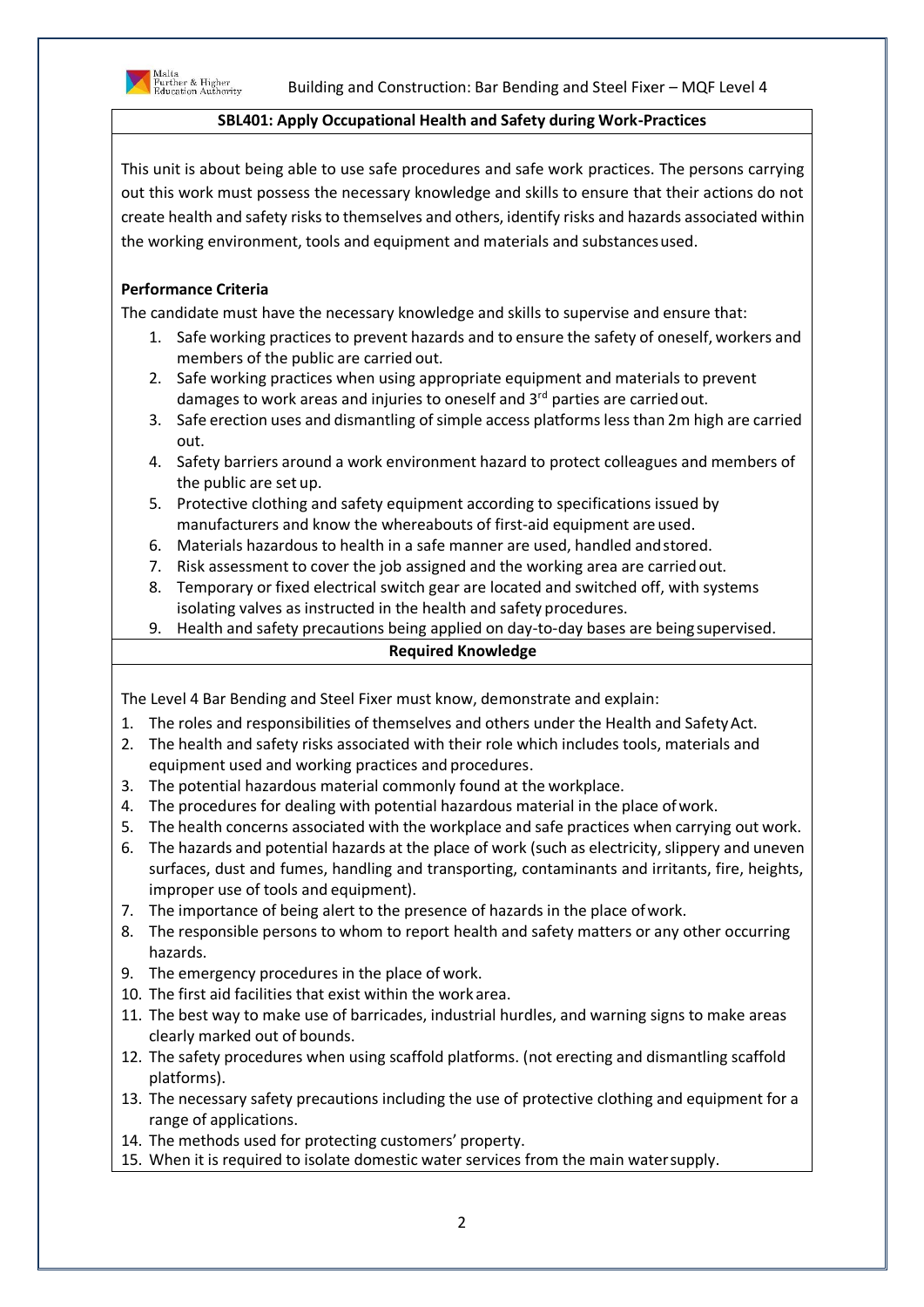

16. Any toxic effect from materials commonly used at constructionsites.

17. The preventative and remedial actions to be taken in the case of exposure to materials hazardous to health.

#### **Required Skills**

- 1. Identify which health and safety procedures are relevant to the working environment.
- 2. Seek expert assistance when help is needed.
- 3. Ensure compliance with duties and obligations as defined by the Occupational Health and Safety Act 2000 and recent amendments.
- 4. Follow workplace policies and employers' instructionsforthe safe use andmaintenance of tools and equipment.
- 5. Control health and safety hazards within the job responsibility.
- 6. Report any hazards which may present risk to relevant persons.
- 7. Follow correct procedures in the event of injuries to themselves orothers.
- 8. Take remedial action where work methods are not in line with control measures noted and identified from risk assessment.
- 9. Adhere to work production and installation processes as agreed with the employer.
- 10. Apply the necessary skills to erect, use and dismantle access equipment less than 2m in height and use appropriately all access equipment provided;
- 11. Read, interpret and install warning signs and set up safety barriers, around workingareas.
- 12. Equip oneself and ensure that others are adequately equipped with the appropriate protective clothing and safety equipment for bar bending and steel fixing;
- 13. Use and store materials hazardous to health in a safe manner.
- 14. Monitor the workplace and maintain good housekeeping whilst keeping itfree from hazards.
- 15. Communicate complex information regarding unfamiliar and unpredictable situations to colleagues and supervisors.
- 16. Advocate appropriate health and safety procedures.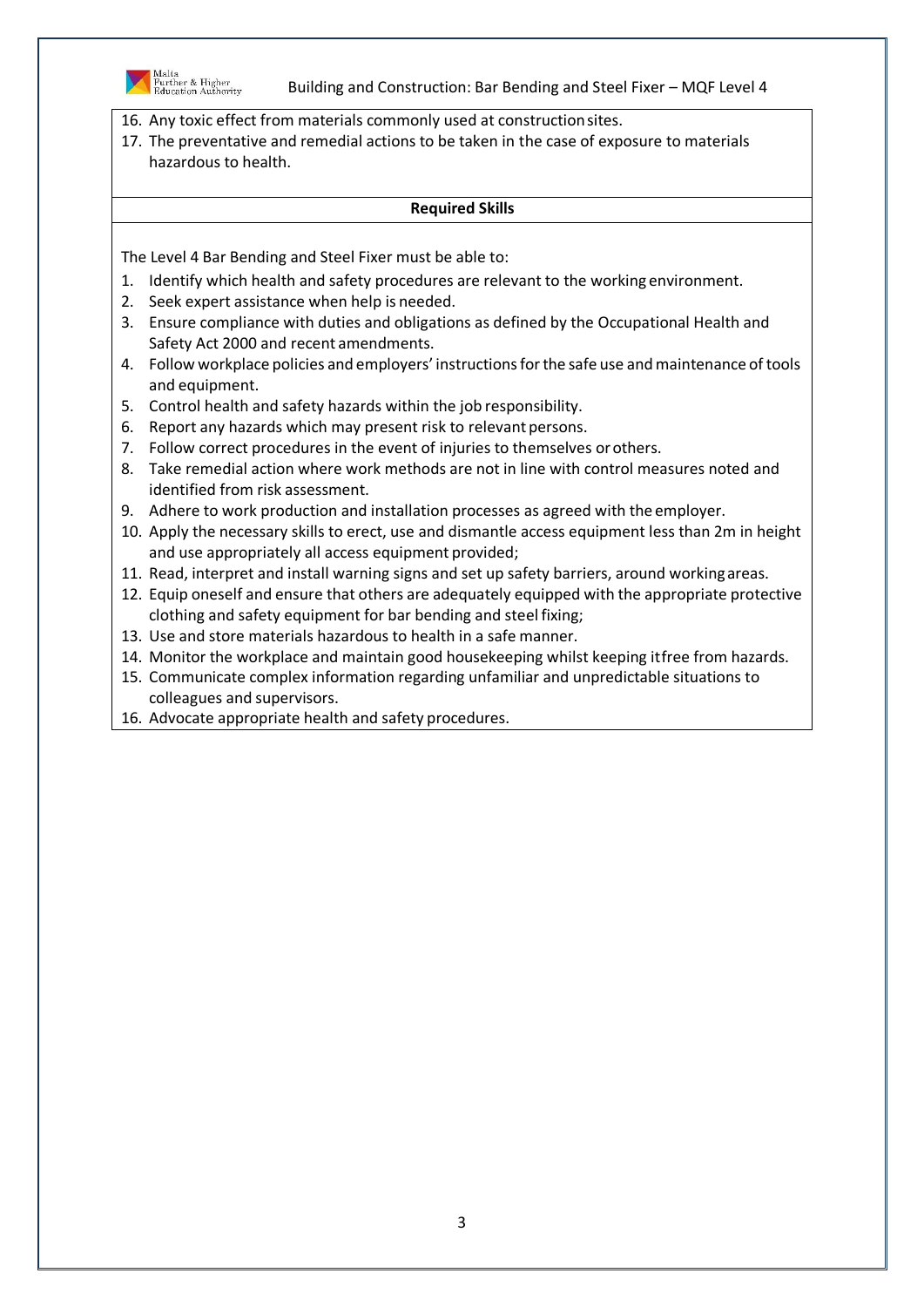

#### **SBL402: Identify systems, equipment and components**

This unit is about identifying the different materials for specific applications based on their technical properties and to identify direct and indirect environmental impacts.

# **Performance Criteria**

The candidate must have the necessary knowledge and skills to supervise and ensure that:

- 1. The difference between the types and grades of reinforcement bars available on the market is known.
- 2. Records of the quantity of materials used in day to day work are being kept.
- 3. Stores and production facilities including batch production to ensure correct utilization of bars and accessories are organised.
- 4. Cutting and bending of bars to facilitate traceability of items are organised.
- 5. A job is broken down into different operations and estimate the duration and production hours required.

## **Required Knowledge**

The Level 4 Bar Bending and Steel Fixer must know, demonstrate and explain:

- 1. Knowledge of different production standards.
- 2. Knowledge of appropriate software to keep production records.
- 3. Knowledge of what defines an operation or a workstation at the place ofwork.
- 4. Knowledge of how to congruent between duration in days, production hours, handling and transport hours and production operations and workforce required.

## **Required Skills**

- 1. Distinguish between British, ISO and EN standards regarding reinforcementbars.
- 2. Keep digital and hard copies of production records.
- 3. Draw and monitor production schedules.
- 4. Calculate the production hours required for a job based on the number of operationsrequired at defined stages.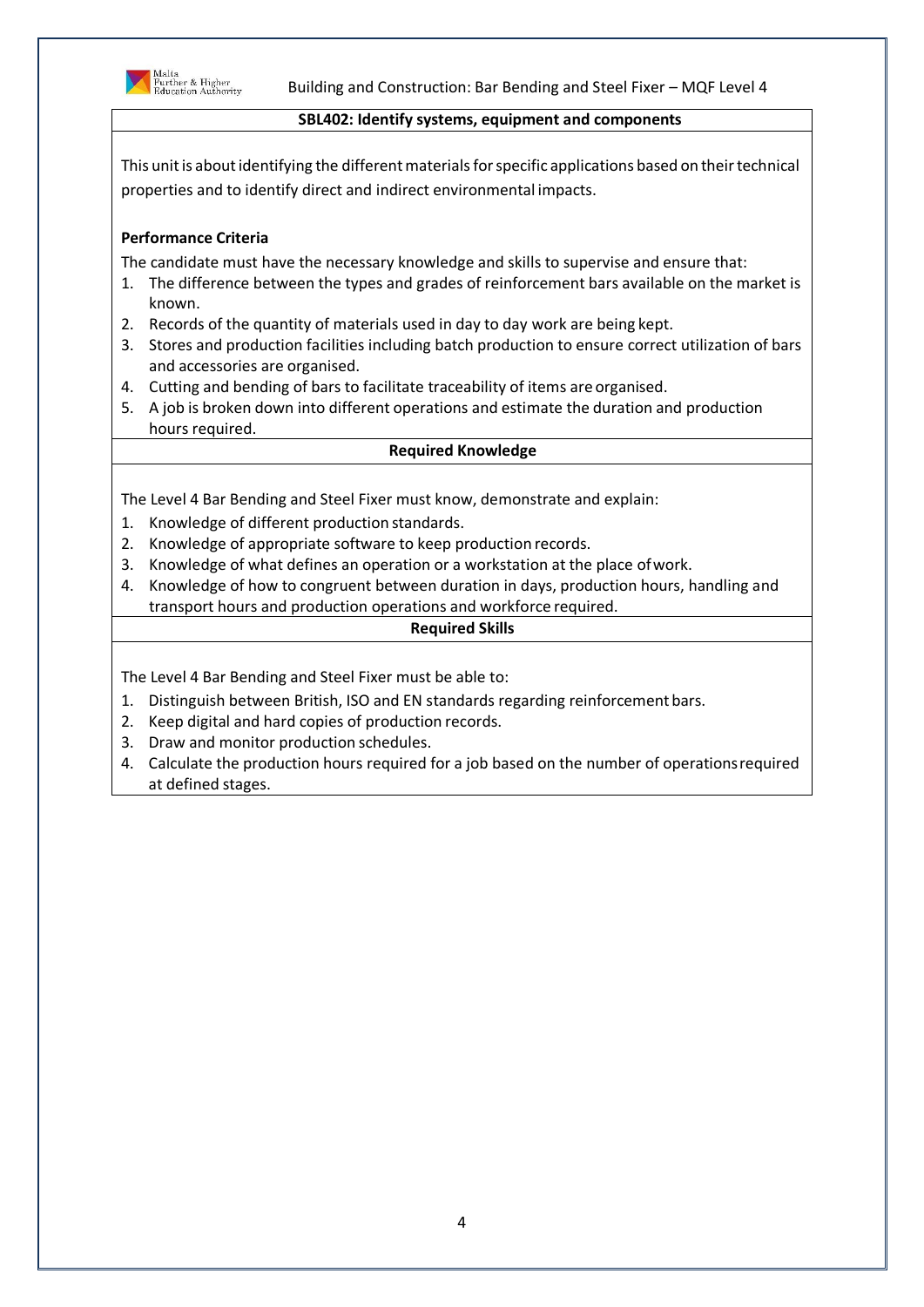

#### **SBL403: Reading of drawings and calculations**

This unit is about understanding and applying dimensions from drawings and calculating quantities in the preparation, costing and estimation.

# **Performance Criteria**

The candidate must have the necessary knowledge and skills to supervise and ensure that:

- 1. Steel reinforcement drawings and bending schedules are read and interpreted.
- 2. Site and building drawings regarding construction and civil engineering projects are read and interpreted.
- 3. Sections and views as used in construction and building engineering drawings are familiar with.
- 4. Scales, levels and misalignment reports and read andinterpreted.
- 5. Circular, triangular, rectangular and true lengths of cones and pyramids calculations are familiar with.
- 6. Assembly drawings of shutters and form work are read andinterpreted.
- 7. Codes and standards the true length, the weights of bars and the weight involved in preassembled modules are calculated.
- 8. Adherence to issued drawings and site instructions from competent authorized persons are ensured.

### **Required Knowledge**

The Level 4 Bar Bending and Steel Fixer must know, demonstrate and explain:

- 1. Scales and ratios.
- 2. Drawing annotations used for levels, gradients and bearings.
- 3. Scientific parameters as used in digital calculators.
- 4. A wide range of hand tool specifications and their use.
- 5. The common tolerances allowed in construction and civil engineering projects.
- 6. The techniques to produce manual simplified workshop drawings.
- 7. The competent authorised persons in charge on site.

#### **Required Skills**

- 1. Translate scaled dimension to full size dimensions just for rough checking.
- 2. Translate orientation bearings and level readings.
- 3. Use scientific calculators and digital measuring equipment to measure linear and angular parameters.
- 4. Use hand tools such as spanners, ratchets to assemble and adjust formwork
- 5. Covert between units of measurements and weights.
- 6. Interpret tolerance specifications.
- 7. Produce simplified workshop drawings from design main drawings.
- 8. Ensure adherence to issued drawings and site instructionsfrom competent authorised persons.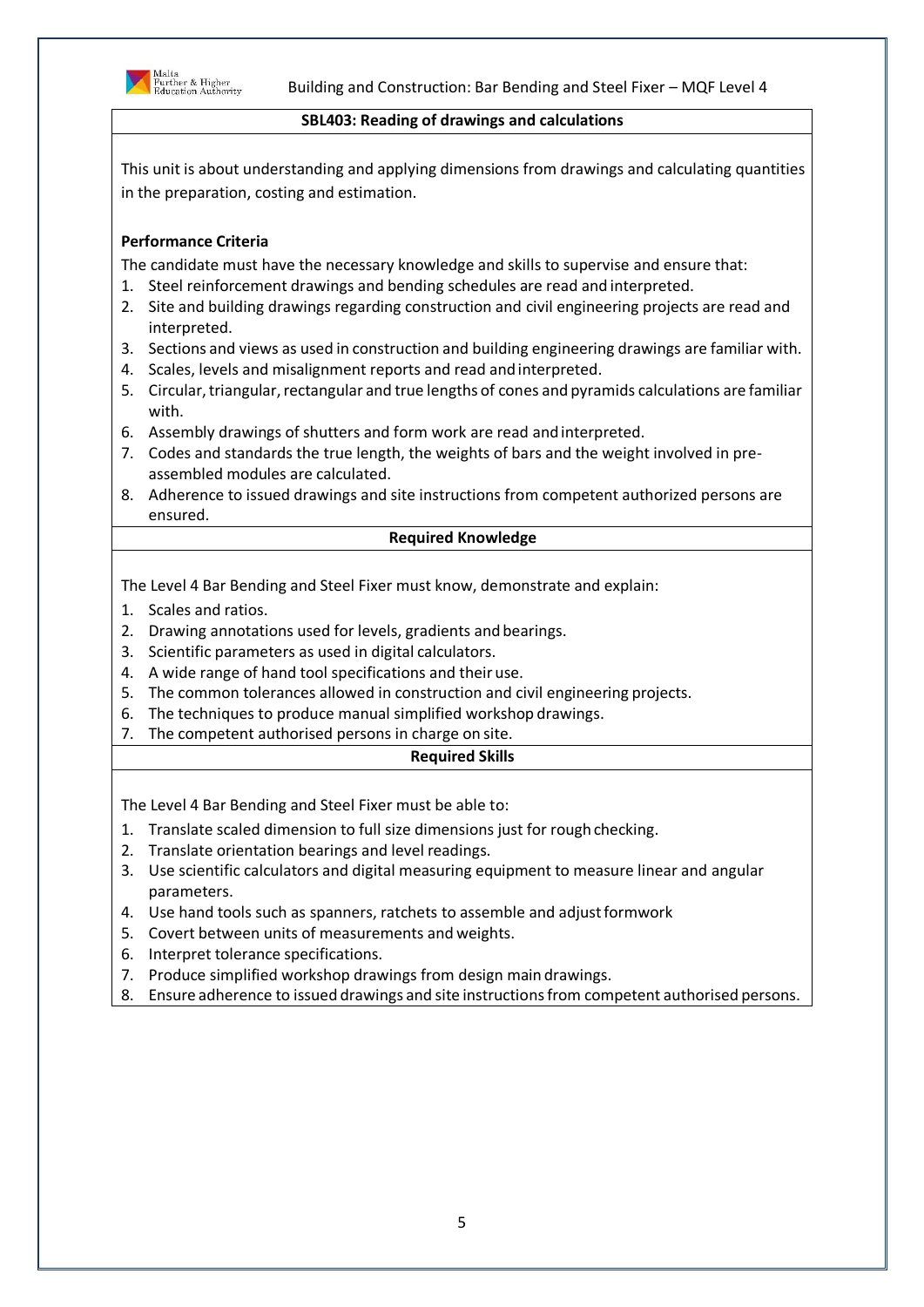

#### **SBL404: Bar bending and steel fixing production**

This unit is about using tools and equipment to fabricate and assemble and set out reinforcement bars.

# **Performance Criteria**

The candidate must have the necessary knowledge and skills to supervise and ensure that:

- 1. Bars and steel are measured, cut, bent and set out.
- 2. Nest cutting schedules are maintained to minimise scrap.
- 3. Hand and power tools and equipment are operated andmaintained.
- 4. Cuts and bends as per the requirements of the schedule within tolerance stipulated are reinforced.
- 5. Bended bars by type and diameter for maximum traceability are organised.
- 6. Sound and appropriate ties on assembled modules and cast-in-situ mesh areperformed.
- 7. Spacing of bars is kept uniform and according to specified tolerance, staggers laps and maintain the required cover.
- 8. Sequence of reinforcement placing is planned and executed.
- 9. Mesh and modular cages including additional barsfor handling and lifting safely are fabricated.
- 10. Steel bars and use mechanical connection systems for the extension of bars are prepared.
- 11. There is organisation to protect steel from corrosion.
- 12. The time required and man-hours requirements for a job and project isestimated.
- 13. Progress of material and labour are programmed and maintained.
- 14. Production safety requirements, equipment and training requirements are planned.
- 15. The quality of work and advice on the necessary adjustments to the work procedures and setting out of work to achieve the required accuracy is constantly supervised.
- 16. Set production priorities and delegate with accurate instructions.
- 17. Coaching to others to maintain and improve their commitment and performance is done constantly.
- 18. The approach problem solving is a logical one.
- 19. The roles and responsibilities of others are recognized.
- 20. Interpersonal relationship to understand and develop others and to avoid conflict are maintained.
- 21. Materials used are of good quality, in good condition and compliant withrequirements. Report to immediate superior if this is not the case.

## **Required Knowledge**

The Level 4 Bar Bending and Steel Fixer must know, demonstrate and explain:

- 1. Steel fixing schedules including annotated codes and associated calculations.
- 2. The routine maintenance requirements for all the tools and equipment.
- 3. Various methods of calculating weights of interim cut bars and total weight of assemble cage as a module
- 4. A range of steel reinforcement drawings.
- 5. Regular and common terms used in the construction industry.
- 6. The criteria for selection of formers and rollers for different diameters ofsteel.
- 7. Methods and techniques to extend bars.
- 8. The theoretical knowledge such as concentric columns, offset columns, cantilever beams, compression and tension loading of bars.
- 9. Ratios such as 1:10 crank and distances and bending radius in terms of diameter ofbars.
- 10. The technology behind aligning and levelling instruments used at construction sites.
- 11. Contribute ideas to improve productivity.